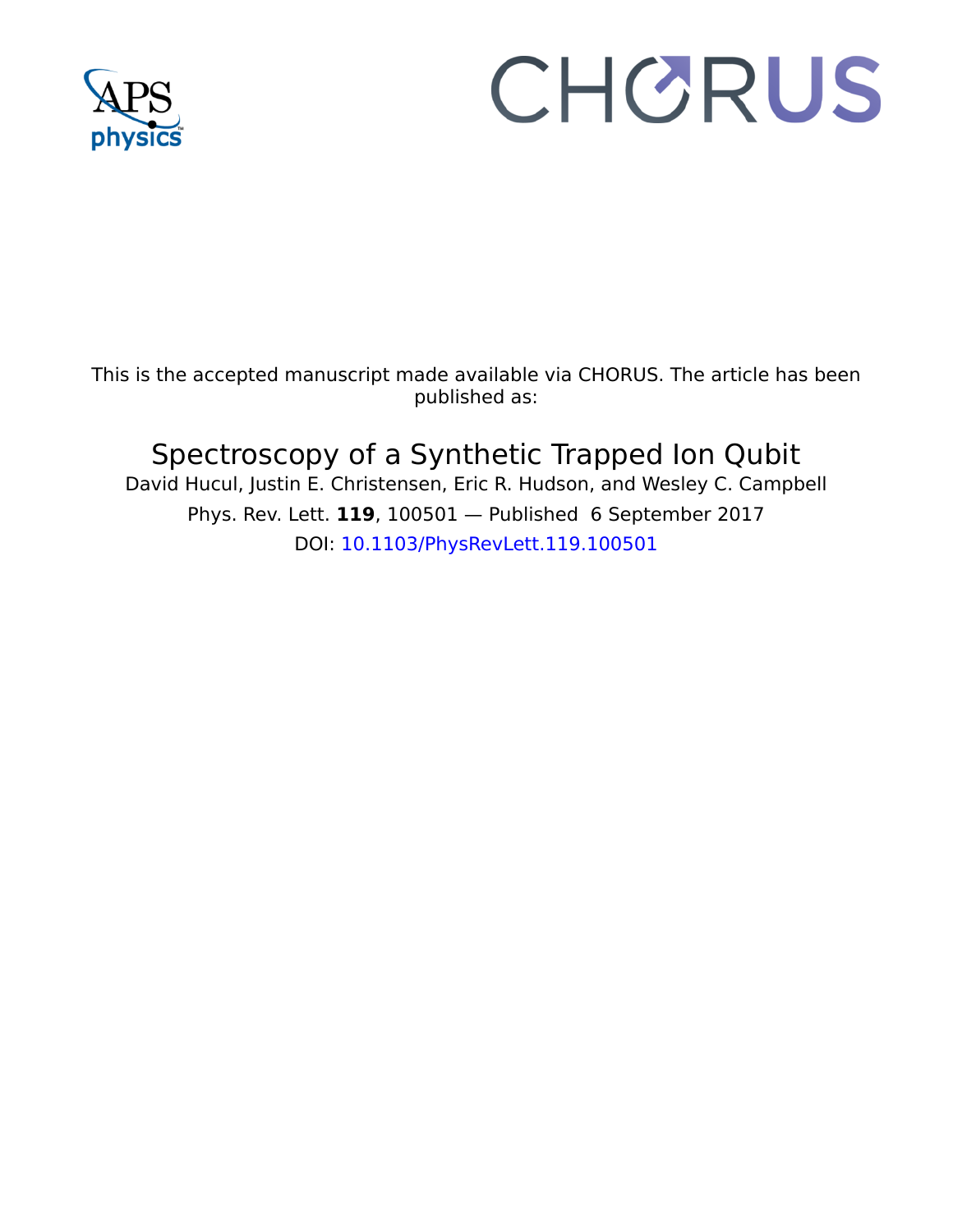## Spectroscopy of a synthetic trapped ion qubit

David Hucul, Justin E. Christensen, Eric R. Hudson, Wesley C. Campbell

Department of Physics and Astronomy, University of California – Los Angeles, Los Angeles, California, 90095, USA

(Dated: July 19, 2017)

 $133\text{Ba}^+$  has been identified as an attractive ion for quantum information processing due to the unique combination of its  $\sin^{-1/2}$  nucleus and visible wavelength electronic transitions. Using a microgram source of radioactive material, we trap and laser-cool the synthetic  $A = 133$  radioisotope of barium II in a radio-frequency ion trap. Using the same, single trapped atom, we measure the isotope shifts and hyperfine structure of the  $6^2P_{1/2} \leftrightarrow 6^2S_{1/2}$  and  $6^2P_{1/2} \leftrightarrow 5^2D_{3/2}$  electronic transitions that are needed for laser cooling, state preparation, and state detection of the clockstate hyperfine and optical qubits. We also report the  $6^{2}P_{1/2} \leftrightarrow 5^{2}D_{3/2}$  electronic transition isotope shift for the rare  $A = 130$  and 132 barium nuclides, completing the spectroscopic characterization necessary for laser cooling all long-lived barium II isotopes.

Since the demonstration of the first CNOT gate over 20 years ago [1], trapped ion quantum information processing (QIP), including quantum simulation, has developed considerably [2], recently demonstrating fullyprogrammable quantum processors [3, 4]. To date, qubits have been demonstrated in trapped ion hosts of all nonradioactive, alkaline-earth-like elements [1, 5–12]. These ions possess a simple electronic structure that facilitates straightforward laser cooling as well as quantum state preparation, manipulation, and readout via electromagnetic fields.

For the coherent manipulation of qubits, the phase of this applied electromagnetic field must remain stable with respect to the qubit phase evolution. Thus, atomic hyperfine structure is a natural choice for the definition of a qubit, as these extremely long-lived states can be manipulated with easily-generated, phase-coherent microwave radiation. In particular, qubits defined on the hyperfine structure of ions with half-integer nuclear spin possess a pair of states with no projection of the total angular momentum  $(F)$  along the magnetic field  $(m_F = 0)$ . These so-called "clock-state" qubits are well-protected from magnetic field noise and can yield coherence times exceeding 10 minutes [13, 14]. Further, for these species,  $F = 0$  ground and excited states only occur when the nuclear spin  $I = 1/2$ . This is desirable because the  $F' = 0 \nleftrightarrow F'' = 0$  selection rule can be leveraged to produce fast, robust qubit state preparation and readout that relies solely on frequency selectivity [10, 12].

Among the alkaline-earth-like elements, only three (Cd, Hg, Yb) have naturally occurring  $I = 1/2$  isotopes. Mercury and cadmium ions require lasers in the deep ultraviolet portion of the electromagnetic spectrum, making it difficult to integrate them into a large-scale QIP architecture. Since  $171Yb<sup>+</sup>$  has the longest laser-cooling wavelength at 370 nm, it has been used in a wide variety of groundbreaking QIP experiments [4, 15–19]. However, even at this ultraviolet wavelength, the use of photonics infrastructure developed for visible and infrared light is limited. For example, significant fiber attenuation limits the long-distance transmission of quantum information at 370 nm. Furthermore, in  $Yb^+$ , the short lifetime of the  $5^{2}D_{5/2}$  manifold (7 ms [20]), along with decays to a lowlying  ${}^{2}F_{7/2}$  manifold, complicate state-selective shelving of the hyperfine qubit with ultra-high fidelity readout and direct manipulation of an optical qubit [21, 22].

A possible remedy to these problems exists in the synthetic  $A = 133$  isotope of barium  $(\tau_{1/2} = 10.5$  years), which combines the advantages of many different ion qubits into a single system.  $133Ba<sup>+</sup>$  has nuclear spin  $I = 1/2$ , allowing fast, robust state preparation and readout of the hyperfine qubit [23]; metastable D states ( $\tau$  $\approx 1$  min), allowing ultra-high fidelity readout [22]; and long-wavelength transitions enabling the use of photonic technologies developed for the visible and near infrared spectrum.

Here, we demonstrate loading and laser-cooling of  $133Ba<sup>+</sup>$  atomic ions from a microgram source of barium atoms. We measure the previously unknown  $133Ba<sup>+</sup>$  isotope shift of the  $6^2P_{1/2} \leftrightarrow 5^2D_{3/2}$  transition and the hyperfine constant of the  $5^{2}D_{3/2}$  state. Our measurements of the other spectroscopic features of  $133Ba<sup>+</sup>$  are in agreement with earlier measurements [24–26]. In addition, using the same techniques, we measure and report the isotope shifts of the  $6^{2}P_{1/2} \leftrightarrow 5^{2}D_{3/2}$  transition in the rare  $130Ba<sup>+</sup>$  and  $132Ba<sup>+</sup>$  species.

For this work, barium ions are confined using a linear radio frequency (rf) Paul trap. The minimum distance between the trap axis and the electrodes is 3 mm and the trap operates with a peak-to-peak rf voltage  $V_{pp}$  = 200 V at frequency  $\Omega \approx 2\pi \times 1$  MHz. Each electrode can be independently DC biased allowing for the compensation of stray fields and the ejection of trapped ions into a laser-cooling-assisted mass spectrometer (LAMS) [27, 28]. Laser cooling of barium ions is accomplished with wavelengths near 493 nm and 650 nm. These lasers enter separate fiber electro-optic modulators (EOMs) with 6 GHz bandwidth and are delivered to the experiment via single-mode optical fibers. The EOMs are used to provide frequency sidebands on the laser spectrum, which allow cooling and/or heating multiple isotopes simultaneously, as well as for addressing the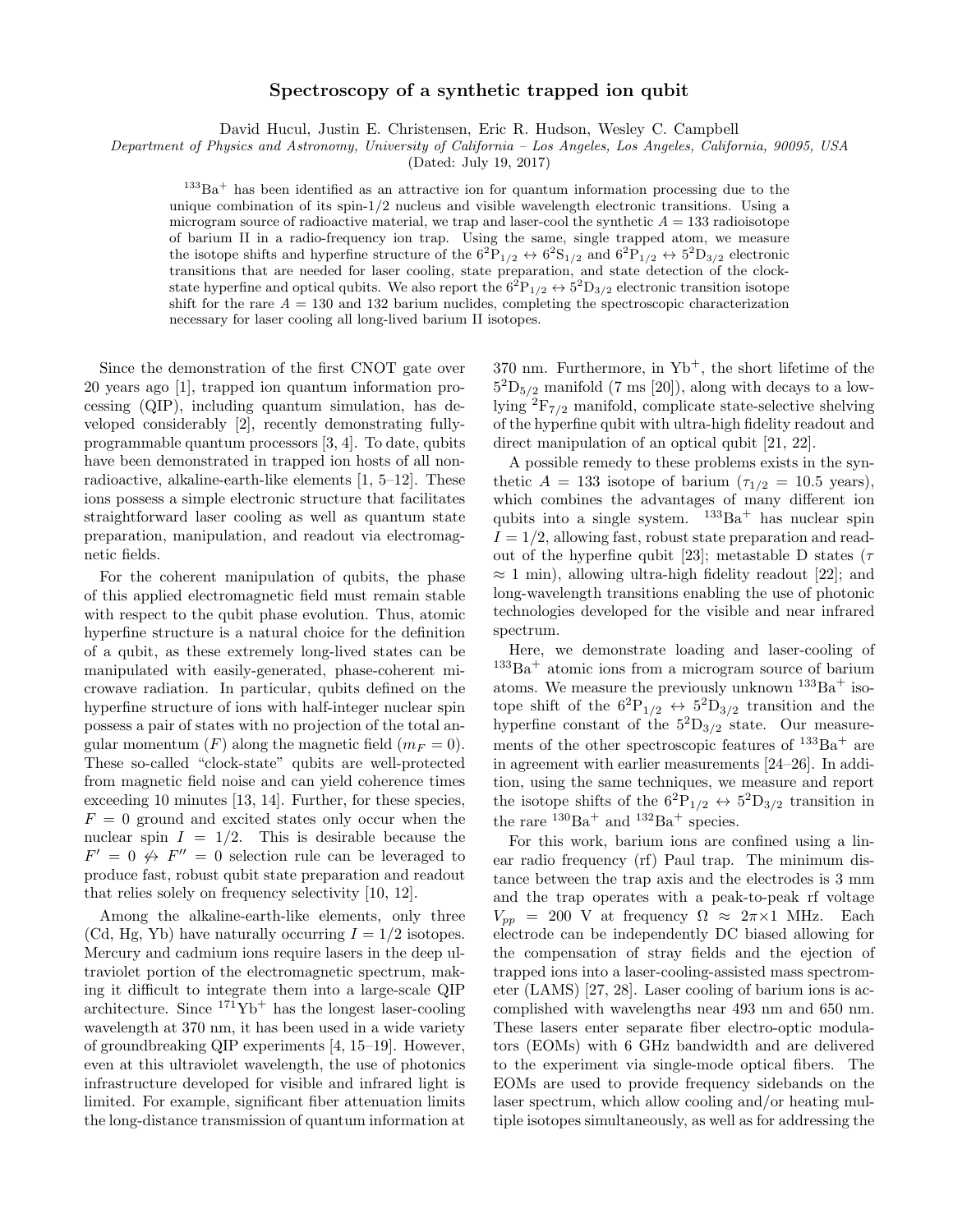2



FIG. 1. (a) Laser cooling transitions for the  $A = 133$  isotope of barium II with hyperfine structure of the underlying states. (b) A single  $133Ba^+$  ion and an isotopically pure  $132Ba^+$  ion chain loaded from an enriched microgram source of barium atoms. (c) Laser loading scheme of  $^{133}Ba^+$  for the  $6^2S_{1/2} \leftrightarrow 6^2P_{1/2}$  transition. To Doppler cool  $^{133}Ba^+$ , the laser carrier  $\nu_0^b$  is stabilized 4.218(10) GHz above the <sup>138</sup>Ba<sup>+</sup> resonance. The frequency  $\nu_1^b$ , resulting from a second-order sideband at  $\nu_0^b - 11.744 \text{ GHz}$ , depopulates the  $6^2S_{1/2}$ ,  $F = 0$  state. The frequency  $\nu_h^b$ , resulting from a first-order sideband at  $\nu_0^b - 4.300$  GHz, Doppler cools any co-trapped barium II even isotopes and sympathetically cools  $133Ba<sup>+</sup>$ . This first-order sideband is scanned across the blue shaded region (to  $\nu_0^b - 3.800 \text{ GHz}$ ) using a high bandwidth fiber EOM to Doppler heat any other barium II isotopes out of the ion trap.



FIG. 2. Measured hyperfine splittings of the  $6^{2}S_{1/2}$ ,  $6^{2}P_{1/2}$ , and  $5^{2}D_{3/2}$  states in  $^{133}Ba^{+}$ . Solid red lines are fitted Lorenztian profiles. (a) Fluorescence as a function of applied modulation frequency to a laser tuned slightly red of the  $6^{2}S_{1/2}$ ,  $F = 1 \leftrightarrow$  $6^{2}P_{1/2}$ ,  $F = 0$  transition. When the applied modulation frequency is near  $\Delta_1$ , the ion can spontaneously decay to the  $F = 2$ states in the  $5^{2}D_{3/2}$  manifold. The resulting decrease in fluorescence gives a  $6^{2}P_{1/2}$  hyperfine splitting of  $\Delta_{1} = 1840(2)_{stat}$ MHz. (b) Fluorescence from a single  $^{133}Ba^+$ atomic ion with the application of laser frequencies  $\nu_0^b$  and  $\nu_{0,1}^r$  while scanning laser frequency  $\nu_1^b$ . The peak of the fluorescence spectrum yields the  $6^2S_{1/2}$  hyperfine qubit splitting  $\Delta_q = 9931(2)_{\text{stat}}$  MHz. (c) After applying laser frequencies  $\nu_{0,1}^b$ ,  $\nu_0^b - \Delta_1$ , and  $\nu_0^r$ , an applied frequency near  $\nu_1^r$  is scanned to repump  $^{133}Ba^+$  out of the  $F = 2$  states in the  $5^2D_{3/2}$  manifold. The resulting increase in fluorescence rate yields a  $5^2D_{3/2}$  hyperfine splitting of  $\Delta_2 = 937(3)_{\text{stat}}$  MHz. These measurements all have a  $\pm 20$  MHz systematic uncertainty primarily due to drift of the wavemeter used to stabilize the lasers.

necessary transitions due to hyperfine structure in  $I \neq 0$ isotopes (see Table I). An applied magnetic field of a few Gauss along a radial direction of the ion trap, with laser beams linearly polarized  $\approx 45^{\circ}$  from the magnetic field direction, are used to destabilize dark states that result from coherent population trapping [29].

A source of <sup>133</sup>Ba atoms is produced by drying a commercially available solution of neutron activated  $BaCl<sub>2</sub>$ dissolved in 0.1 M HCl on a platinum ribbon substrate. The vendor reports that approximately 2% of the total barium atoms are <sup>133</sup>Ba [30]. Atomic ion fluorescence and a LAMS spectrum indicate a highly enriched source

of  $132Ba$  atoms ( $\approx 50\%$ ) due to the manufacturing process. The platinum ribbon substrate is  $\approx 4$  mm from the edge of the trap in the radial direction, and near the center of the trap axially.

With the trap rf switched off, atomic barium ions are produced by laser-ablating the barium on the platinum ribbon substrate using a 532 nm, 0.4 mJ, 5-7 ns laser pulse focused down to 40  $\mu$ m. After a delay period of  $10 \mu s$ , optimized for maximum capture efficiency, the trap rf voltage turns on confining ions. Since typical kinetic energies produced by laser ablation range from 5-50 eV [31], a 10  $\mu$ s delay indicates loading of the low energy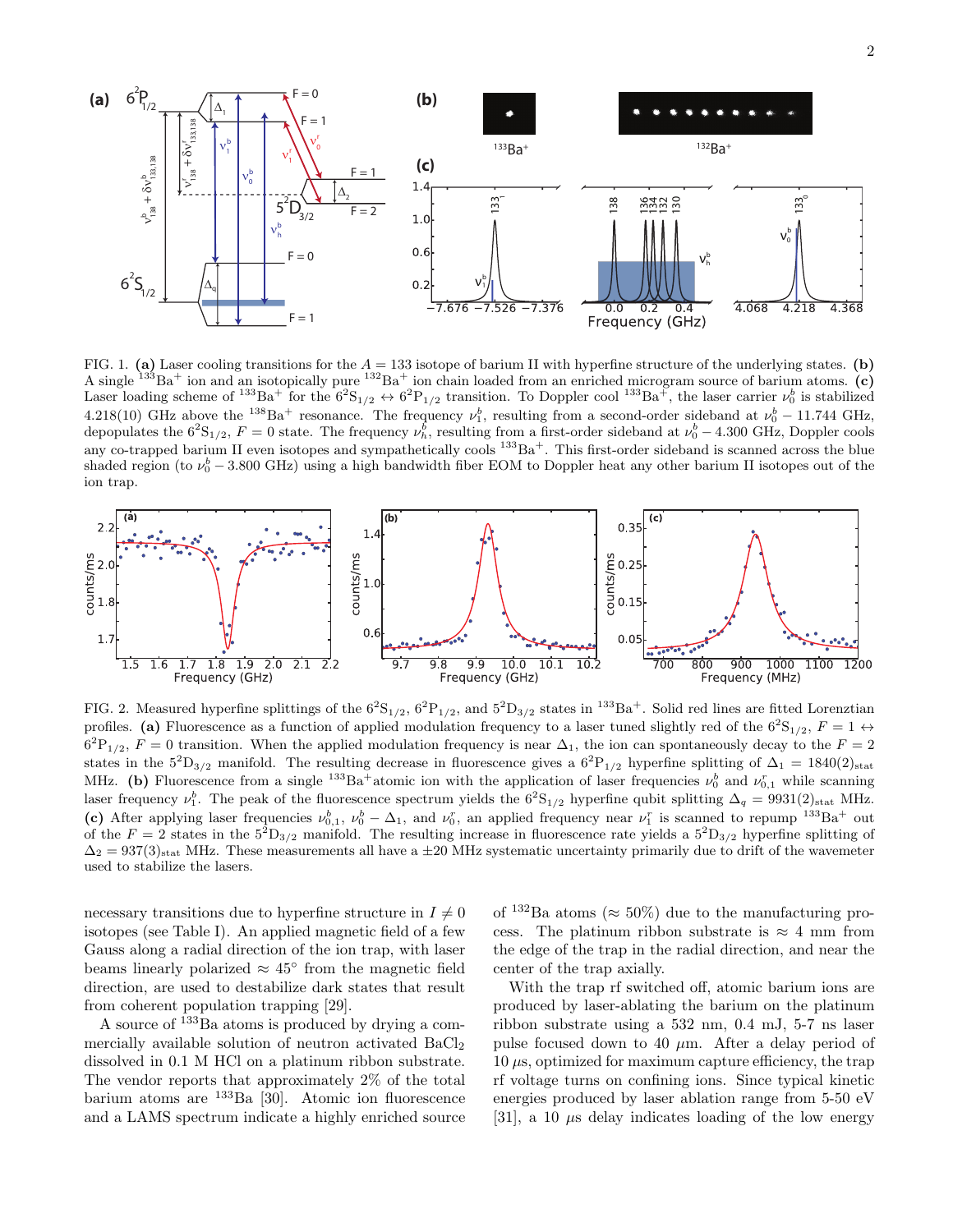portion ( $\approx$  .1 eV) of the ion kinetic energy distribution. In this work, 10-100 barium atomic ions are trapped after each laser pulse. Theoretical models indicate each laser pulse produces  $\sim 10^{11}$  Ba atoms [32], resulting in a loading efficiency of order  $10^{-9}$ - $10^{-10}$ , comparable to loading using an oven and photo-ionization [33–35]. Overlapped cooling and repumping beams enter the trap at an angle of 45◦ and 0◦ with respect to the axial direction of the ion trap.

For the remainder of this paper, the total angular momentum of each hyperfine manifolds in the  $6^{2}S_{1/2}$ ,  $6^{2}P_{1/2}$ ,  $5^{2}D_{3/2}$  electronic states will be denoted  $F_{S}$ ,  $F_{P}$ , and  $F_D$  respectively. To Doppler cool  $^{133}Ba^+$ , a laser near 493 nm is slightly red-detuned ( $\approx 30$  MHz) from the  $F_S = 1 \leftrightarrow F_P = 0$  transition, denoted  $\nu_0^b$  in Fig. 1a. Transitions between the  $F_S = 0 \leftrightarrow F_P = 0$  are forbidden, but off-resonant scattering via the  $F_P = 1$  states leads to population trapping in the  $F<sub>S</sub> = 0$  state. To depopulate this state, the 493 nm fiber EOM is driven at  $\nu_0 = 5.872$  GHz resulting in a second-order sideband resonant with the  $F_S = 0 \leftrightarrow F_P = 1$  transition. A repumping laser near 650 nm is slightly red-detuned of the  $F_P = 0 \leftrightarrow F_D = 1$  transition, denoted  $\nu_0^r$  (see Fig. 1a). Transitions between the  $F_P = 0 \leftrightarrow F_D = 2$  states are dipole-forbidden, but decay from the  $F_P = 1$  states populates the  $F_D = 2$  states. The off-resonant scatter rate out of the  $F_D = 2$  states, from the applied laser frequency  $\nu_0^r$ , is greater than the decay rate into the state due to offresonant scatter from the application of laser frequency  $\nu_0^b$ . Therefore, only the three frequencies  $\nu_0^b$ ,  $\nu_1^b$ , and  $\nu_0^r$ are required to cool and crystallize  $133Ba<sup>+</sup>$ . However, to improve cooling the 650 nm fiber EOM is driven at 904 MHz resulting in a first order sideband red-detuned from the  $F_P = 1 \leftrightarrow F_D = 2$  transition, denoted  $\nu_I^r$  in Fig. 1a.

During laser ablation, other ions (here, mainly  $132Ba^+$ due to its high abundance in our source) tend to be cotrapped with  $133Ba^+$ . Because the  $6^2S_{1/2}$  hyperfine qubit splitting of  $133Ba<sup>+</sup>$  is much larger than the isotope shift of the  $6^2P_{1/2} \leftrightarrow 6^2S_{1/2}$  transition in all Ba<sup>+</sup> isotopes, we are able to utilize a single high bandwidth fiber EOM to simultaneously laser cool  $133Ba^+$  while laser-heating any even barium isotopes out of the ion trap (see Fig. 1c). Additional laser sidebands can be used to laser-heat the odd isotopes out of the ion trap using the  $6^{2}P_{1/2}$  $\leftrightarrow$  5<sup>2</sup>D<sub>3/2</sub> transitions, although in practice infrequent loading rates of these species from the neutron activated BaCl<sup>2</sup> microgram source rarely require this. Other chemical species with significantly different charge to mass ratio can be ejected from the ion trap by ramping the trap voltages.  $133Ba$  decays to form  $133Cs$  with a half-life of 10.5 years. Since  $^{133}$ Ba and  $^{133}$ Cs have nearly identical masses, trap filtration based on charge to mass ratio cannot be used to separate them. By monitoring thermionic emission from a heated platinum filament, we find that <sup>133</sup>Cs can easily and regularly be preferentially removed from a Ba source in situ.

The technique of isotopic purification via isotopeselective heating appears to be effective at removing unwanted ions without any observable trap loss of the desired species. Detailed molecular dynamics simulations of the process have not revealed any trap loss of the target ion, even when co-trapped with 499 ions undergoing laser-heating. Heated ions quickly exhibit large trajectories and do not efficiently sympathetically heat the target ion undergoing laser-cooling. This method allows for isotopic purification if non-isotope-selective loading techniques, like laser ablation, are used. This is useful for working with radioactive species, where the source material of the ion may be limited to microgram quantities and laser ablation is a convenient means for trap loading.

As shown in Fig. 1a, the magnetic moment of the  $I = 1/2$   $133\text{Ba}^+$  nucleus splits each fine-structure state by  $\mathcal{H} = A\vec{I} \cdot \vec{J}$ , where A is the magnetic hyperfine constant associated with each fine structure state. The hyperfine splittings of the  $6^2S_{1/2}$ ,  $6^2P_{1/2}$ , and  $5^2D_{3/2}$  levels of  $133Ba<sup>+</sup>$  were measured with the same atomic ion and are shown in Fig. 2. These spectra were obtained by using a modular digital synthesis platform [40] to rapidly alternate between Doppler cooling and weak optical excitation for fluorescence spectroscopy to prevent laserinduced lineshape distortions [41]. All measurements have a  $\pm 20$  MHz systematic uncertainty primarily due to drift of the wavemeter used to stabilize the lasers. To measure the  $6^{2}P_{1/2}$  hyperfine splitting (Fig. 1a), a laser sideband frequency near the  $F_P = 1 \leftrightarrow F_S = 1$  transition is scanned. When this frequency is near resonance, and without laser frequency  $\nu_1^r$ , the population of the  $F_D =$ 2 states is increased. We utilize the resulting decrease in fluorescence to measure the  $6^{2}P_{1/2}$  hyperfine splitting  $\Delta_1 = 1840(2)_{\text{stat}}$  MHz (see Fig. 2b). To measure the  $6^{2}S_{1/2}$  hyperfine qubit splitting, the laser sideband  $\nu_1^b$  near the  $F_P = 1 \leftrightarrow F_S = 0$  transition is scanned. The fluorescence is maximized when  $2\nu_0 = \Delta_q + \Delta_1$ (see Fig. 2a). We measure the hyperfine qubit splitting  $\Delta_q = 9931(2)_{\text{stat}}$  MHz. In order to measure the  $5^{2}D_{3/2}$ hyperfine splitting, we increase the population of the  $F_D$  $= 2$  manifold by applying a laser sideband at frequency  $\nu_0^b - \Delta_1$ . The fluorescence is maximized when the laser sideband  $\nu_1^r = \nu_0^r + \Delta_2 - \Delta_1$  (see Fig. 2c). We measure  $\Delta_2 = 937(3)_{\text{stat}}$  MHz.

Efficient laser cooling of the ion also requires knowledge of the electronic transition frequencies. We measure these transitions in  $133Ba<sup>+</sup>$  using the values of the measured hyperfine splitting and scanning  $\nu_0^b$  and  $\nu_0^r$ . Defining the isotope shift of the electronic transitions as  $\delta \nu^i_{A,138}$  =  $\nu_A^i - \nu_{138}^i$ , with  $i = b(r)$  for the transitions near 493 nm  $(650 \text{ nm})$ , we measure the isotope shifts in  $133\text{Ba}^+$  to obtain  $\delta \nu^b = 355(4)_{\text{stat}}$  MHz and  $\delta \nu^r = 198(4)_{\text{stat}}$  MHz.

With these data, the transition frequencies necessary for laser cooling and hyperfine qubit operation are now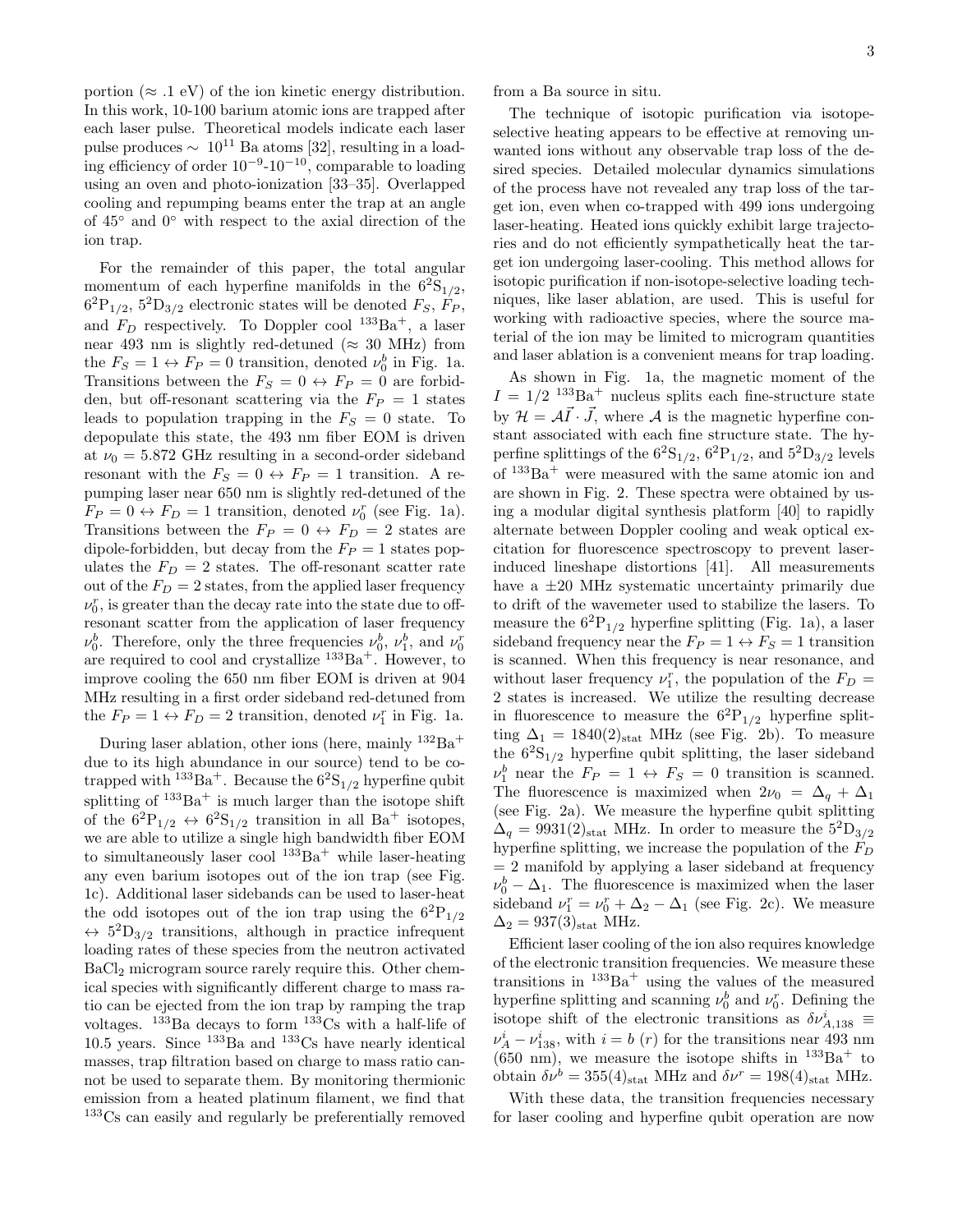| I |  |  |
|---|--|--|
|   |  |  |
|   |  |  |

| $\boldsymbol{A}$ |                | $\delta \nu^b$ | $\delta \nu^r$      | $\mathcal{A}_{S_{1/2}}$ | ${\cal A}_{{\rm P}_{1/2}}$ | $\mathcal{A}_{\mathrm{D}_{3/2}}$        | $\mathcal{B}_{\mathrm{D}_{3/2}}$ |
|------------------|----------------|----------------|---------------------|-------------------------|----------------------------|-----------------------------------------|----------------------------------|
| 130              | 0              | 355.3(4.4)     | $394(1)_{\rm stat}$ |                         | $\overline{\phantom{0}}$   | -                                       |                                  |
| 132              | $\overline{0}$ | 278.9(4)       | $292(1)_{\rm stat}$ |                         |                            |                                         |                                  |
| 133              | $\frac{1}{2}$  | 373(4)         | $198(4)_{\rm stat}$ | $-9925.45355459(10)$    | $-1840(11)$                | -468.5 $\left(1.5\right)_\mathrm{stat}$ |                                  |
| 134              | $\overline{0}$ | 222.6(3)       | 174.5(8)            |                         |                            |                                         |                                  |
| 135              | $^{3/2}$       | 348.6(2.1)     | 82.7(6)             | 3591.67011718(24)       | 664.6(3)                   | 169.5892(9)                             | 28.9536(25)                      |
| 136              | $\theta$       | 179.4(1.8)     | 68.0(5)             |                         |                            |                                         |                                  |
| 137              | $^{3/2}$       | 271.1(1.7)     | $-13.0(4)$          | 4018.87083385(18)       | 743.7(3)                   | 189.7288(6)                             | 44.5417(16)                      |
| 138              | 0              | $\equiv 0$     | $\equiv 0$          |                         |                            | -                                       |                                  |

TABLE I. Isotope shifts of the  $6^2P_{1/2} \leftrightarrow 6^2S_{1/2}$  and  $6^2P_{1/2} \leftrightarrow 5^2D_{3/2}$  electronic transitions of barium atomic ions and hyperfine A and B constants. The isotope shift of the electronic transitions are defined relative to  $^{138}Ba^+$  and is  $\delta \nu^i \equiv \nu_A^i - \nu_{138}^i$ . The isotope shifts of all barium atomic ions are positive with the exception of the isotope shift of the  $6^{2}P_{1/2} \leftrightarrow 5^{2}D_{3/2}$  transition in  $^{137}Ba^+$ . The bolded values are spectroscopic measurements from this work and have a systematic uncertainty of  $\pm 20$  MHz. All other isotope shifts are reported from references [25, 26, 36–39]. Columns 3-8 are in MHz.

characterized for all isotopes of  $Ba<sup>+</sup>$  with half-life greater than a few weeks, and are shown in Table I. Since all of these transitions are resolved and are simultaneously addressable using a broadband, fiber-coupled EOM, isotopic purification is possible in situ through laser heating. This allows for the production of single-species Coulomb crystals, even for trace species, as shown in Fig. 1b.

Finally, the isotope shifts can be decomposed into two terms

$$
\delta\nu_{A,A'}^i = k_{\text{MS}}^i \Big(\frac{1}{A} - \frac{1}{A'}\Big) + \mathcal{F}_i \lambda_{A,A'} \tag{1}
$$

where  $k_{\text{MS}}$  is the sum of the normal and specific mass shifts,  $\mathcal{F}_i$  is the field shift [42], and  $\lambda_{A,A'}$  is the nuclear Seltzer moment of isotopes with atomic mass A and  $A'$  [43]. To lowest order, the Seltzer moment  $\lambda_{A,A'}$  is equal to the difference in the mean of the squared nuclear charge radii of an isotope pair:  $\delta \langle r^2 \rangle_{A,A'} = \langle r_A^2 \rangle - \langle r_{A'}^2 \rangle$ [42, 43].

Following Eqn. 1, a King plot, shown in Fig. 3, summarizes spectroscopic data for barium atomic ions along with our measurements of  $\delta \nu_{130,138}^r$ ,  $\delta \nu_{132,138}^r$ , and  $\delta\nu_{133,138}^r$ . Using previous spectroscopic data [25, 37, 39], the fitted slope of -0.26 is close to a theoretical calculation of the slope -0.288 [45]. The fitted slope, field and specific mass shifts of 988 MHz/ $\text{fm}^2$  and 360 MHz respectively [39, 46], and the new measurement of  $\delta \nu_{133,138}^r$  are combined to determine  $\delta \langle r^2 \rangle_{133,138} = -0.104$  fm<sup>2</sup>.

In summary, we have demonstrated trapping of  $133Ba<sup>+</sup>$ atomic ions produced via laser ablation of a microgram source. By leveraging the frequency selectivity of laser heating and cooling, we isotopically purify the trap sample to achieve efficient laser cooling of trapped  $133Ba<sup>+</sup>$ ions. Using the same, single trapped  $133Ba<sup>+</sup>$  ion we have measured the previously unknown  $5^{2}D_{3/2}$  hyperfine splitting  $\Delta_2 = 937(3)_{\text{stat}}$  MHz and isotope shift of the  $6^{2}P_{1/2} \leftrightarrow 5^{2}D_{3/2}$  transition  $\delta\nu_{133,138}^{r} = 198(4)_{\text{stat}}$  MHz. These measurements all have a  $\pm 20$  MHz systematic uncertainty. The determination of these spectroscopic values along with the methods we have presented for trap



FIG. 3. King plot for the  $6^2P_{1/2} \leftrightarrow 5^2D_{3/2}$  electronic transition as a function of the  $6^{2}S_{1/2} \leftrightarrow 6^{2}P_{1/2}$  electronic transition. Each point represents a pair of barium isotopes  $(^{A}Ba^{+},^{138}Ba^{+})$ , labeled by A, where the frequency shift is normalized by the mass difference  $(\nu_A - \nu_{138})/(A-138)$ . Red triangle:  $133\text{Ba}^+$ , yellow square:  $132\text{Ba}^+$ , and cyan diamond:  $130\text{Ba}^+$  include spectroscopic measurements from this work. Blue circles are reported isotope shifts taken from references [37, 39]. Yellow and cyan circles are derived from reported isotope shifts of the  $6^{2}S_{1/2} \leftrightarrow 6^{2}P_{1/2}$  transition [37], and calculated isotope shifts of the  $6^2P_{1/2} \leftrightarrow 5^2D_{3/2}$  transition [37, 44].

loading from micrograms of radioactive material should enable the use of  $133Ba<sup>+</sup>$  for trapped ion QIP and precision measurement [47].

This work was supported by the US Army Research Office under award W911NF-15-1-0273. We thank Rainer Blatt, Jungsang Kim, Michael Mills, Chris Monroe, and Prateek Puri for helpful discussions. We thank Tyler Jackson, Saed Mirzadeh, Anthony Ransford, Christian Schneider, Calvin Ye, and Peter Yu for technical assistance.